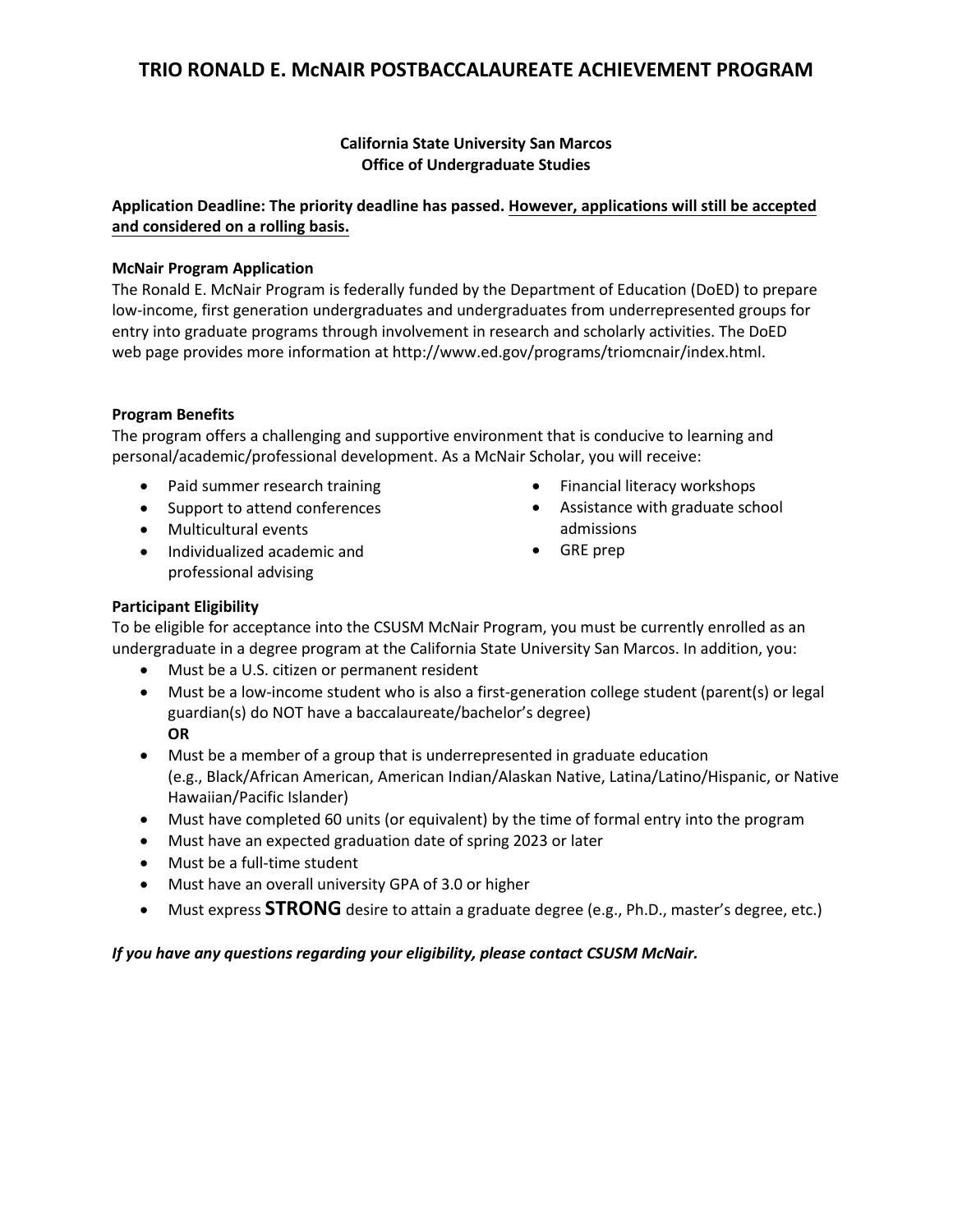#### **Application Checklist**

A complete application packet includes the following items:

- o Completed application form
- o Personal Statement (see next page)
- o Two letters of recommendation (see next page)
- $\circ$  A copy of college transcript from each institution you have attended, including CSUSM (unofficial is fine)
- o Verification of income status (Please see example document on website)
- o A writing sample of at least two pages that was completed within the last year (e.g., a paper from a course). NO group work.

#### **Completed Applications**

A complete application packet includes the application form, statement of purpose, transcript(s), writing sample, and income tax documents/statement of low-income qualification.

Application materials should be emailed to McNair staff at: [mcnair@csusm.edu](mailto:mcnair@csusm.edu)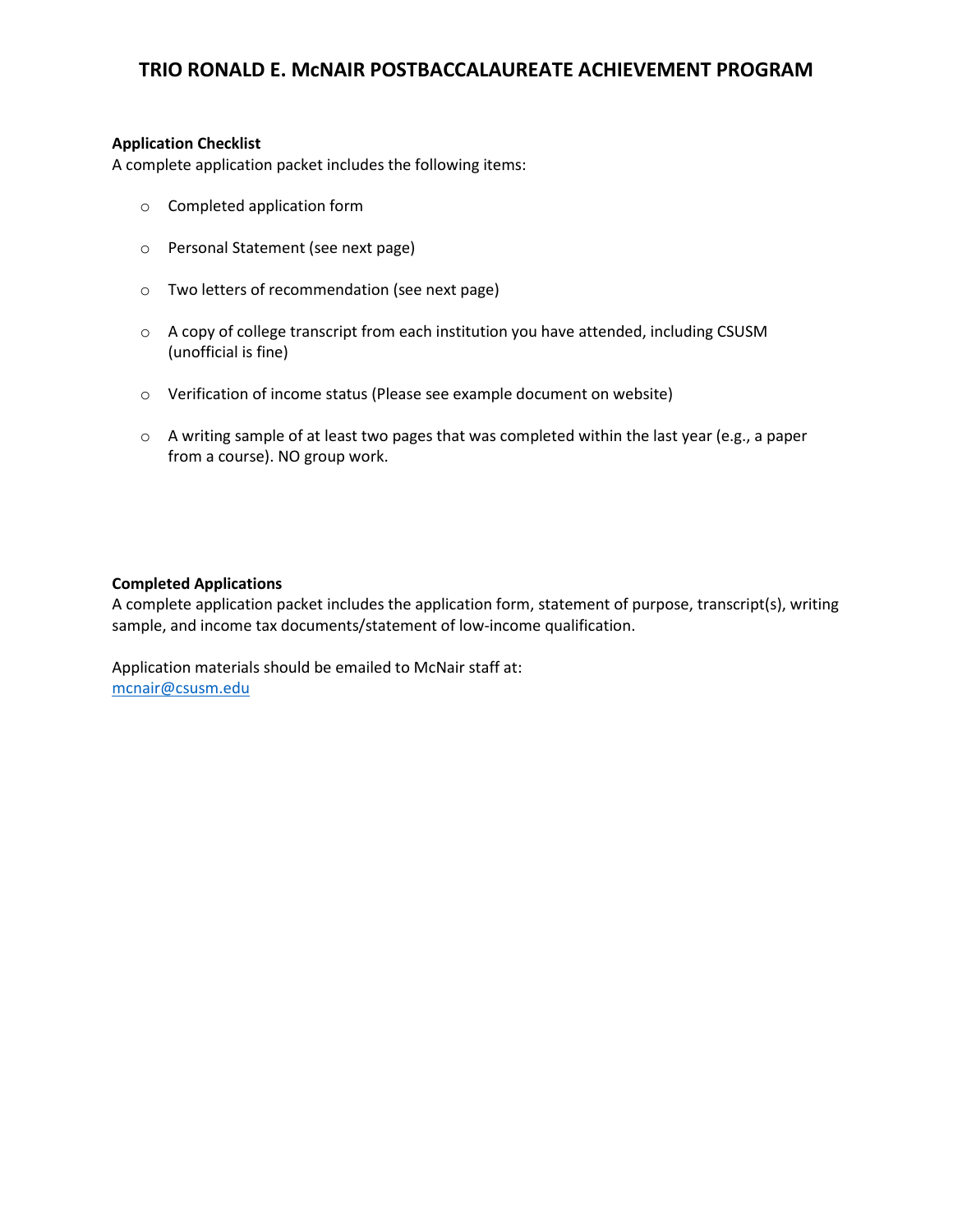#### **Personal Statement**

Please write a single essay addressing the following topics and attach it to your application. Please limit your statement to a maximum of two pages, with double spacing, 1-inch margins and using 11 or 12 pt font (Times New Roman or Arial). Your essays should incorporate the following details:

#### 1. **Personal background**

- Please describe your family and educational background.
- Describe any financial, familial, or personal responsibilities that you may have that will require your attention during the next couple of years? (This is in addition to regular academic work.)

#### 2. **Academic interests**

- What research topics, fields or departments do you find most interesting?
- Please describe your research experiences, if any.
- Discuss your academic interests and plans (major(s), minor(s), etc.). Describe what you enjoy and hope to learn from this field.
- What graduate program do you intend to pursue?
- Are you interested in a career in academia (e.g., as a professor at a college or university)? If so, what do you hope to gain from and contribute to academia?

#### 3. **Community involvement**

- What extracurricular activities do you participate in?
- Describe your volunteer activities or ways in which you "give back" to your community.
- In what ways do you see yourself as a role model, or in what ways do you hope to become a role model in the future?

#### 4. **Impact of the McNair program**

- Discuss how the McNair program can help you attain your goals.
- Discuss how you see yourself contributing to the McNair/TRIO community.

#### **Letters of Recommendation**

We require two letters of recommendation. One letter must be from a CSUSM faculty/staff member or a faculty/staff member from another university or college.

1) Email CSUSM McNair [\(mcnair@csusm.edu\)](mailto:mcnair@csusm.edu) with the name and email of your letter writer(s). In the subject line, write "Reference Submission for (*your name*)".

2) Your letter writers will be contacted via email with instructions for writing/submitting an electronic copy of their recommendation letter.

#### **Letters of Recommendation Deadline: Contact rmalfavonbor@csusm.edu for details**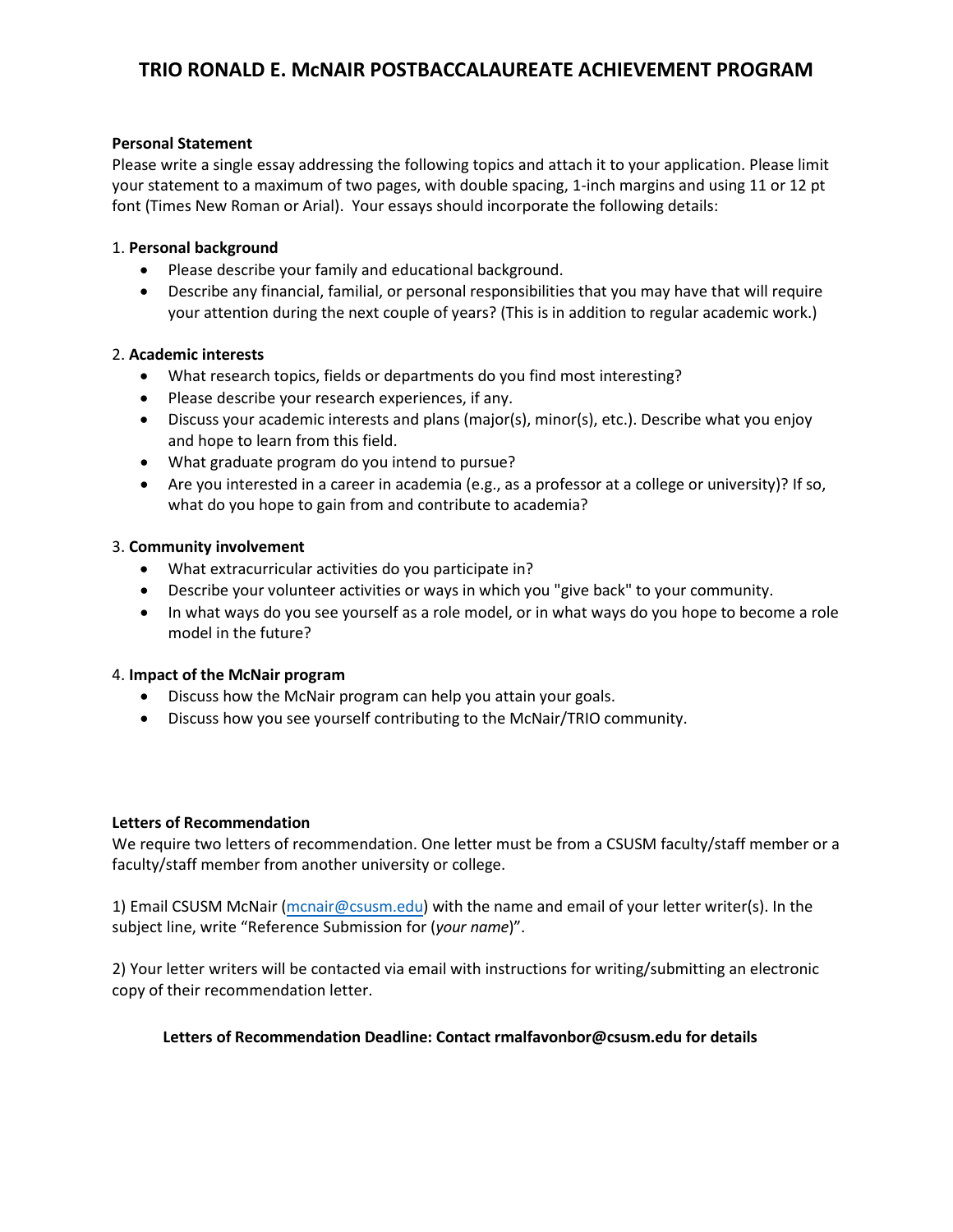# **Application**

(Please type or print clearly. Use black or blue ink only)

### **A. Personal Information**

| Full Name:                                                                                                                                                                                                                           |          |                       |                                                                                                                                                                                                                                |
|--------------------------------------------------------------------------------------------------------------------------------------------------------------------------------------------------------------------------------------|----------|-----------------------|--------------------------------------------------------------------------------------------------------------------------------------------------------------------------------------------------------------------------------|
| (First)                                                                                                                                                                                                                              | (Middle) | (Last)                |                                                                                                                                                                                                                                |
| CSUSM Email Address: North American Communication of the CSUSM Email Address:                                                                                                                                                        |          |                       | @cougars.csusm.edu                                                                                                                                                                                                             |
| Other (Preferred) Email Address: North and Social Address and Society and Society and Society and Society and Society and Society and Society and Society and Society and Society and Society and Society and Society and Soci       |          |                       |                                                                                                                                                                                                                                |
| Home Phone: Note and the state of the state of the state of the state of the state of the state of the state of the state of the state of the state of the state of the state of the state of the state of the state of the st       |          |                       | Cell Phone: The Contract of the Contract of the Contract of the Contract of the Contract of the Contract of the Contract of the Contract of the Contract of the Contract of the Contract of the Contract of the Contract of th |
| <b>CSUSM Student ID: CSUSM Student ID: CSUSM Student ID:</b>                                                                                                                                                                         |          |                       |                                                                                                                                                                                                                                |
| Gender: Entertainment of the state of the state of the state of the state of the state of the state of the state of the state of the state of the state of the state of the state of the state of the state of the state of th       |          |                       | Birth Date: National Accounts and Accounts and Accounts and Accounts are also been accounted as a set of the s                                                                                                                 |
| Address:<br>(Address)                                                                                                                                                                                                                |          |                       |                                                                                                                                                                                                                                |
|                                                                                                                                                                                                                                      |          |                       |                                                                                                                                                                                                                                |
| <u>Major: 2008 - 2008 - 2008 - 2018 - 2018 - 2018 - 2018 - 2018 - 2018 - 2018 - 2018 - 2018 - 2018 - 2018 - 2018 - 2018 - 2018 - 2018 - 2018 - 2018 - 2018 - 2018 - 2018 - 2018 - 2018 - 2018 - 2018 - 2018 - 2018 - 2018 - 2018</u> |          |                       | Minor (If applicable): Minor (If applicable):                                                                                                                                                                                  |
| <b>CSUSM Start Date:</b> COMMON CUMULATIVE GPA: CUMULATIVE GPA:                                                                                                                                                                      |          |                       |                                                                                                                                                                                                                                |
| Intended Graduation Date (Semester and Year): National Assembly of the Case of the Case of the Case of the Case of the Case of the Case of the Case of the Case of the Case of the Case of the Case of the Case of the Case of       |          |                       |                                                                                                                                                                                                                                |
| Did you transfer from a community college or another university?                                                                                                                                                                     |          | ) Yes<br>$\mathbf{C}$ | No                                                                                                                                                                                                                             |
| If "Yes", where and when did you start at the community college?                                                                                                                                                                     |          |                       |                                                                                                                                                                                                                                |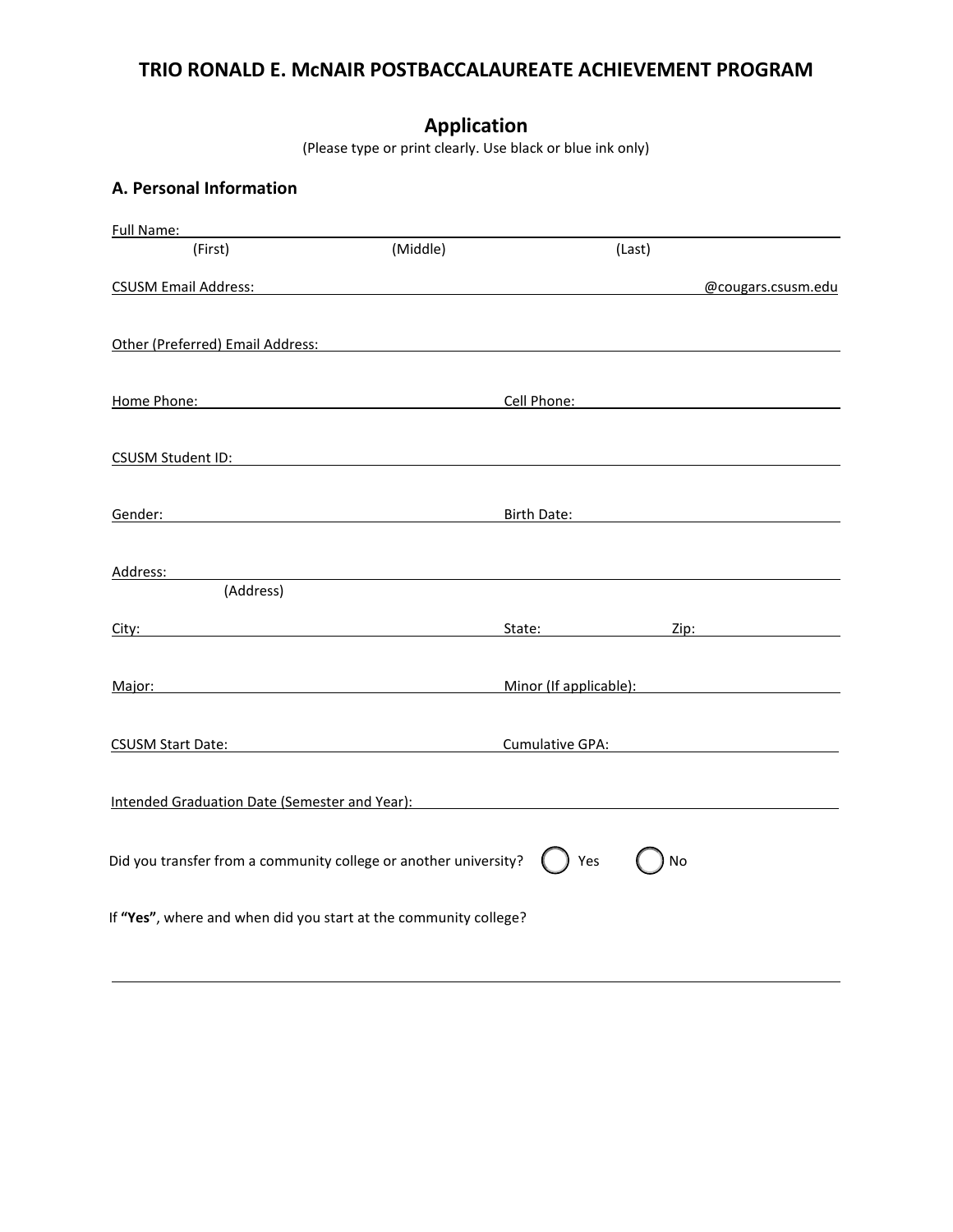|                                                                                                                                                                             | Are you willing to attend graduate school outside of California?                                                                                                                                                            |                                                                    |                                        | No                     |  |
|-----------------------------------------------------------------------------------------------------------------------------------------------------------------------------|-----------------------------------------------------------------------------------------------------------------------------------------------------------------------------------------------------------------------------|--------------------------------------------------------------------|----------------------------------------|------------------------|--|
|                                                                                                                                                                             |                                                                                                                                                                                                                             |                                                                    |                                        |                        |  |
|                                                                                                                                                                             | List at least 3 prospective graduate schools/programs that you are currently interested in applying to:                                                                                                                     |                                                                    |                                        |                        |  |
|                                                                                                                                                                             |                                                                                                                                                                                                                             |                                                                    |                                        |                        |  |
|                                                                                                                                                                             |                                                                                                                                                                                                                             |                                                                    |                                        |                        |  |
|                                                                                                                                                                             | $3)$ $\overline{\phantom{a}}$                                                                                                                                                                                               |                                                                    |                                        |                        |  |
|                                                                                                                                                                             |                                                                                                                                                                                                                             |                                                                    |                                        |                        |  |
| degree from CSUSM?                                                                                                                                                          | Do you plan to attend graduate school immediately (within several months) after obtaining your undergraduate<br>Yes<br>If "No", when do you plan on attending (Semester/Quarter and Year)? ________________________________ | No                                                                 |                                        |                        |  |
|                                                                                                                                                                             |                                                                                                                                                                                                                             |                                                                    |                                        |                        |  |
| Asian                                                                                                                                                                       | <b>Ethnicity/Race (Check All Applicable):</b><br>Latina/Latino/Hispanic<br>Other (Please specify):                                                                                                                          | American Indian/Alaskan Native<br>Native Hawaiian/Pacific Islander | White                                  | Black/African American |  |
| Are you a U.S. Citizen?                                                                                                                                                     | <b>B. Citizenship Status</b><br>If "No", are you a permanent resident?<br>(Permanent residents must provide copy of documentation)                                                                                          | Yes<br>No<br>No<br>Yes                                             |                                        |                        |  |
| <b>C. First Generation Verification</b><br>Highest educational level or grade your father and your mother completed:<br>(Indicate the best answer for each parent/guardian) |                                                                                                                                                                                                                             |                                                                    |                                        |                        |  |
| <b>Father</b>                                                                                                                                                               | Unknown                                                                                                                                                                                                                     |                                                                    | Elementary School (K-8)                | <b>High School</b>     |  |
|                                                                                                                                                                             | College (less than four years)                                                                                                                                                                                              |                                                                    | College (Bachelor's degree or higher)  |                        |  |
| Mother                                                                                                                                                                      | Unknown                                                                                                                                                                                                                     |                                                                    | Elementary School (K-8)                | <b>High School</b>     |  |
|                                                                                                                                                                             | College (less than four years)                                                                                                                                                                                              |                                                                    | (College (Bachelor's degree or higher) |                        |  |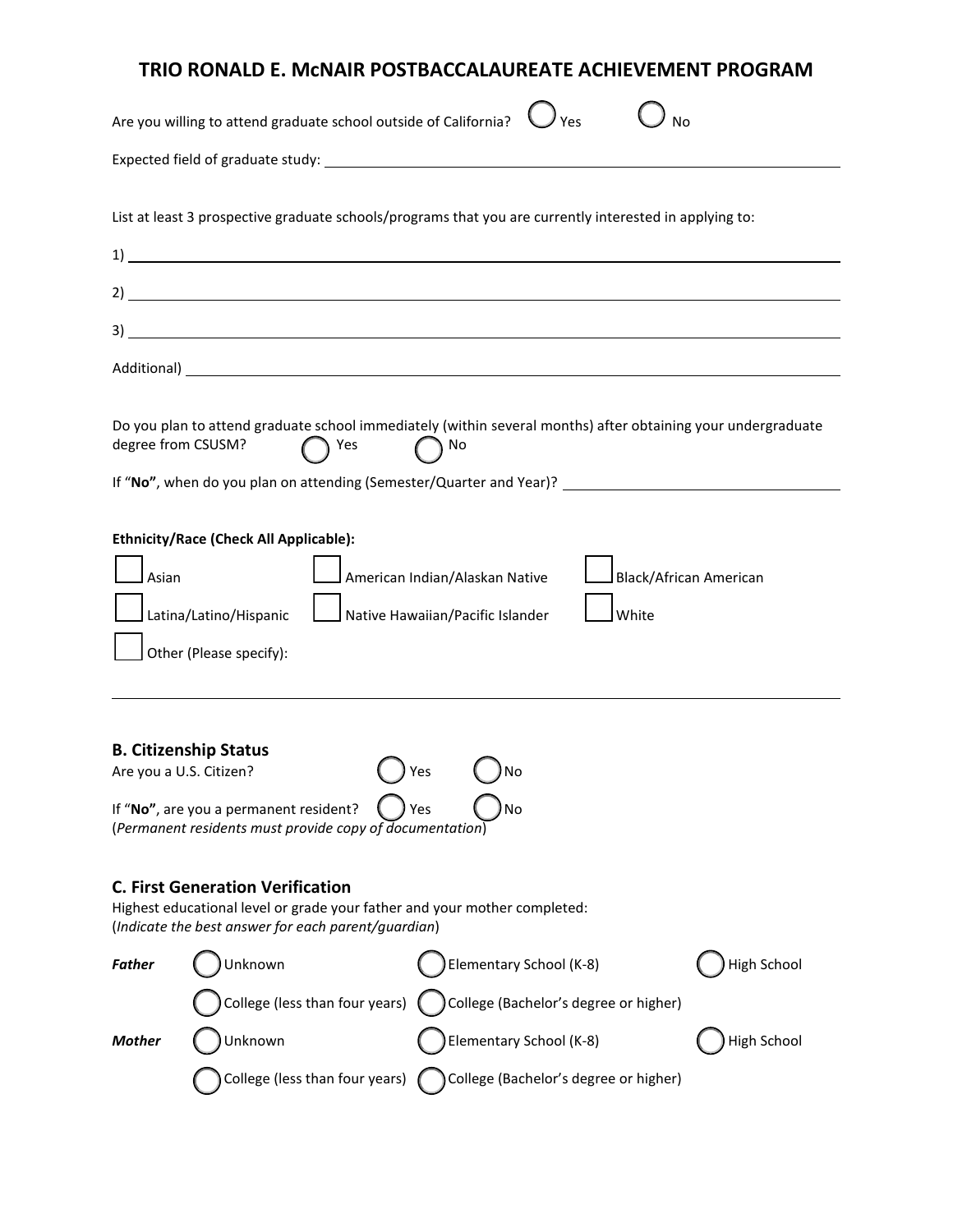### **D. Income Verification**

#### *Student Dependent / Independent Status*

|           |                                                                           | Yes | No |
|-----------|---------------------------------------------------------------------------|-----|----|
|           |                                                                           |     | ப  |
|           |                                                                           |     |    |
|           | • Are you, or prior to age 18, were you a ward of the court or an orphan? |     |    |
| $\bullet$ |                                                                           |     |    |
|           | more than half of their support from you?                                 |     |    |

- If you checked "**YES**" to one or more of the boxes above, you are **likely** an **Independent Student.** Students that filed independently should provide information for **Section A**.
- If you checked "**No**" to **ALL** of the boxes above, you are **likely** a **Dependent Student**. Students that filed dependently should provide information for **Section B**.

**Section A. Independent Student:** 

**I)** Number of people reported on taxes:

### **II) Copy of your taxes is required**

**Tax document must include:** your actual or estimated **Taxable Income** (Found on IRS Form: 1040 line 43; 1040A line 27; filed tax form (Found on IRS Form: 1040 line 43; 1040A line 27; 1040EZ line 6).

#### **III) Indicate only one (This should match what is on the tax form you are submitting):**

**O** Below \$19,320  $\bigcirc$  \$19,321 - \$26,130  $\bigcirc$  \$26,131 - \$32,940  $\bigcirc$  \$32,941 - \$39,750  $\bigcirc$  \$39,751 - \$46,560  $\bigcirc$  \$46,561 - \$53,370  $O$  \$53,371 - \$60,180  $\bigcirc$  \$60,181 - \$66,990  $\bigcirc$  \$66,991 and above

**Student Signature (Print Name in Lieu of Signature)**

**Section B. Dependent Student:**

**I)** Number of people reported on taxes:

#### **II) Copy of your parent's taxes is required**

**Tax document must include:** your actual or estimated **Taxable Income** (Found on IRS Form: 1040 line 43; 1040A line 27; filed tax form (Found on IRS Form: 1040 line 43; 1040A line 27; 1040EZ line 6).

**III) Indicate only one (This should match what is on the tax form you are submitting):**

**C** Below \$19,320  $\bigcirc$  \$19,321 - \$26,130  $\bigcirc$  \$26,131 - \$32,940  $\bigcirc$  \$32,941 - \$39,750  $\bigcirc$  \$39,751 - \$46,560  $\bigcirc$  \$46,561 - \$53,370  $O$  \$53,371 - \$60,180  $\bigcirc$  \$60,181 - \$66,990  $\bigcirc$  \$66,991 and above

**Parent Signature (Print Name in Lieu of Signature)**

**Date**

**Date**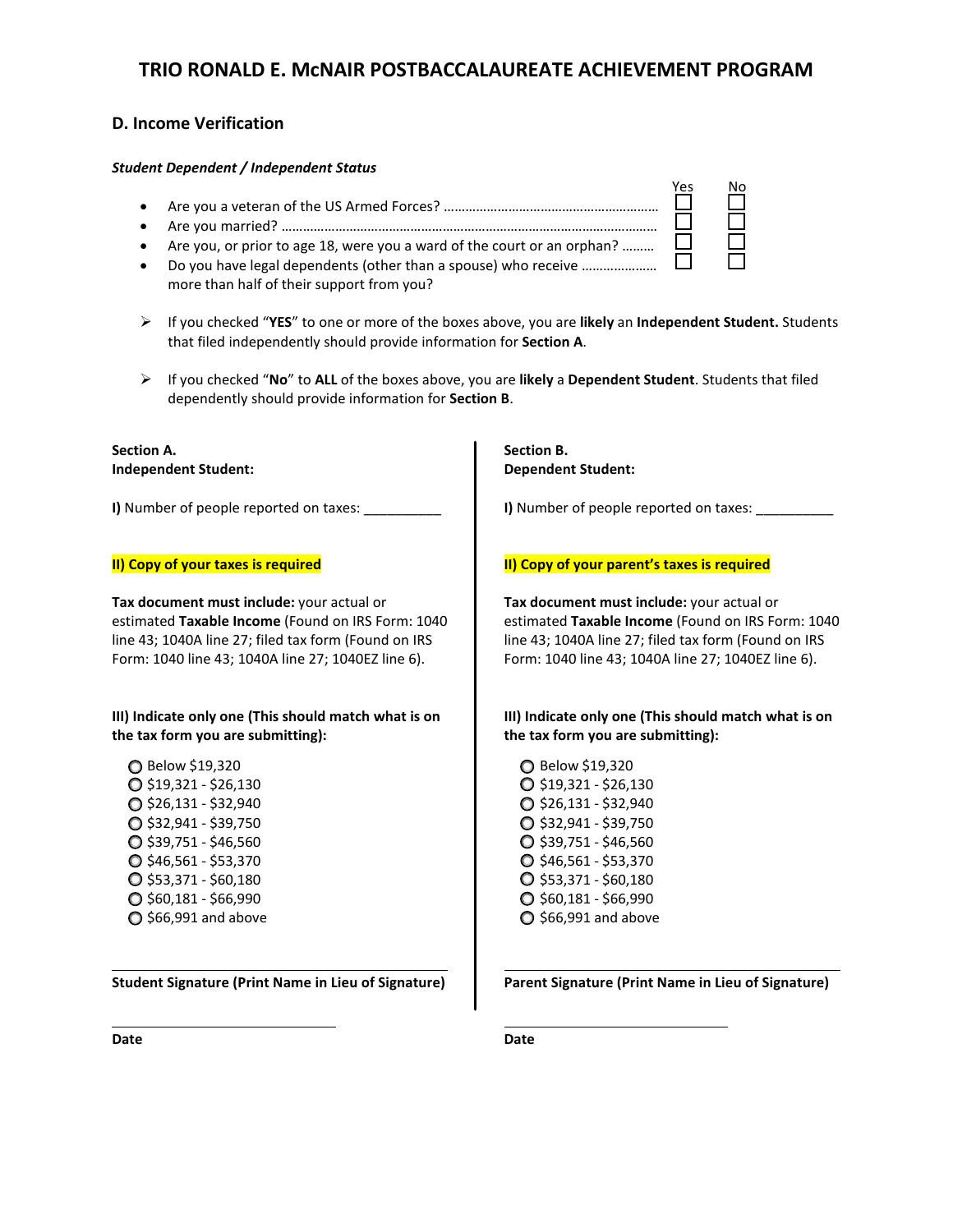# **E. Additional Programming Questions**

In which of the following programs have you participated? (Check all that apply):

| Gaining Early Awareness and Readiness for Undergraduate Programs (GEAR UP)                                                                                        |  |  |  |  |  |
|-------------------------------------------------------------------------------------------------------------------------------------------------------------------|--|--|--|--|--|
| <b>Upward Bound</b><br>Upward Bound Math/Science<br><b>Talent Search</b>                                                                                          |  |  |  |  |  |
| <b>ACE Scholars</b><br><b>Student Support Services (SSS)</b><br><b>Educational Opportunity Program (EOP)</b>                                                      |  |  |  |  |  |
| Pathways to Academic Success & Opportunities (PASO)<br>College Assistance Migrant Program (CAMP)                                                                  |  |  |  |  |  |
| Office for Training, Research and Education in the Sciences (OTRES)                                                                                               |  |  |  |  |  |
| If you indicated OTRES, please identify the specific program you are affiliated with:                                                                             |  |  |  |  |  |
|                                                                                                                                                                   |  |  |  |  |  |
| Are you enrolled in a student organization or honors society?<br>Yes<br>No<br>If "Yes", Please List Them:                                                         |  |  |  |  |  |
| Are you currently involved in research on campus?<br>Yes<br>No<br>If "No", then list at least 3 CSUSM faculty members involved in research you are interested in: |  |  |  |  |  |
|                                                                                                                                                                   |  |  |  |  |  |
|                                                                                                                                                                   |  |  |  |  |  |
| 3)                                                                                                                                                                |  |  |  |  |  |
| Additional) Additional Additional Additional Additional Additional Additional Additional Additional Additional                                                    |  |  |  |  |  |

Please tell us how you heard about the McNair Program: